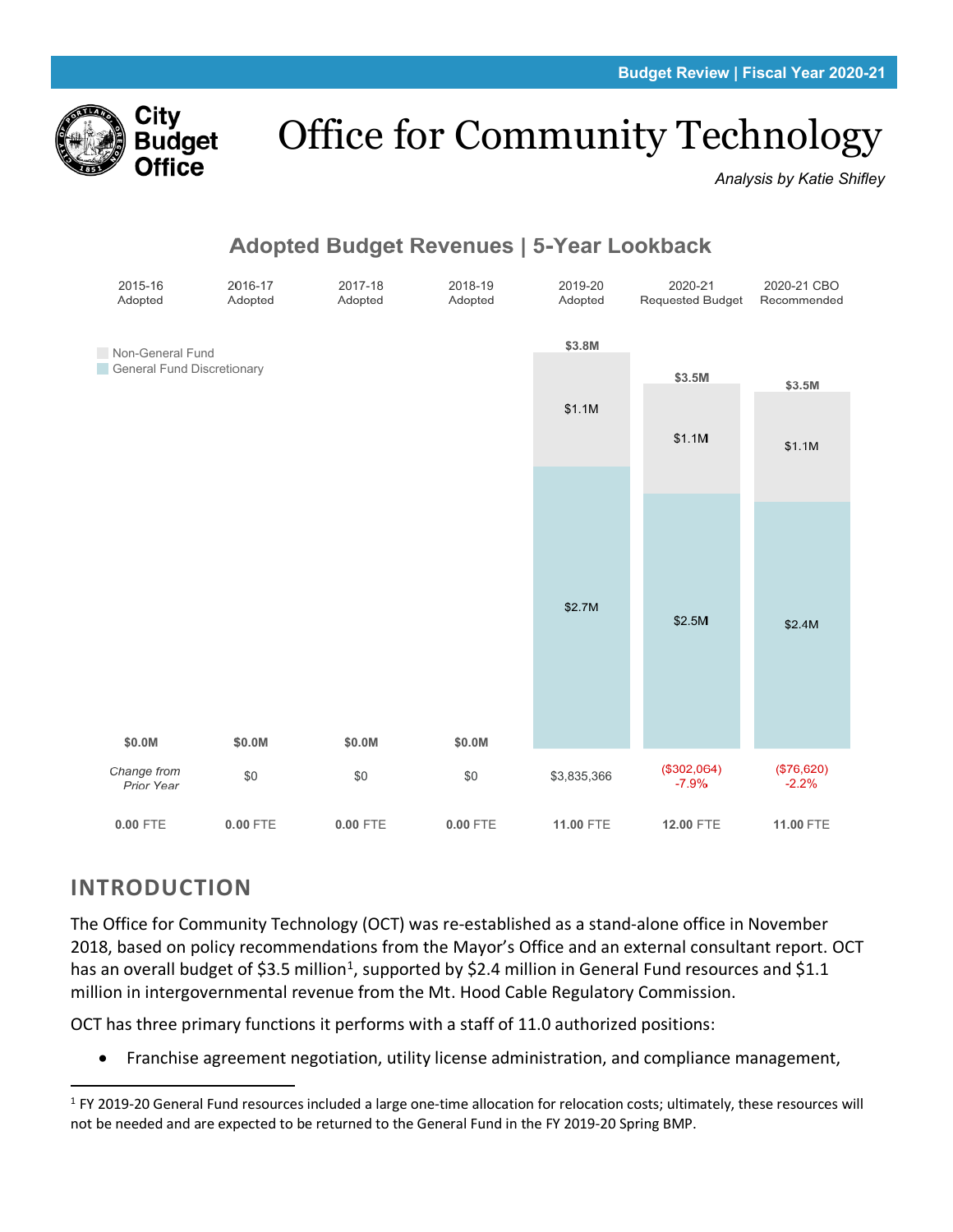which brings in about \$88.0 million in annual franchise and license fee revenue,

- Digital Equity, which promotes access to technology for low-income and other populations, and
- Mt. Hood Cable Regulatory Commission (MHCRC) staff support, which provides direct staffing and operational management of the MHCRC's activities.

Generally, OCT has stabilized under interim leadership, but progress has been slow on key initiatives, such as the development of a strategic plan, due to staffing uncertainty in management roles and lingering questions about the division of responsibilities between OCT and the Bureau of Revenue & Financial Services. OCT plays a pivotal role in the management of the City's right-of-way (ROW), which is a topic of increasing importance given federal-level efforts to preempt local control over the ROW, resulting in potential revenue impacts to the City, and implications for the upcoming Comcast renegotiation. There are no major concerns with OCT's budget for FY 2020-21, but the program that provides staff support to the Mt. Hood Cable Regulatory Commission (MHCRC) may see major restructuring in the coming years.

OCT requested budget includes one new request for the addition of a Financial Analyst III. CBO recommends granting additional position authority but that OCT fund the position within its existing base resources.

# **BASE BUDGET KEY ISSUES**

## **Risks to the Revenue Forecast**

OCT negotiates and administers franchise agreements that grant access to the public ROW, managing the long-term use of the ROW, and levying taxes and fees to ensure the City is fairly compensated for use of the ROW. Utility License Fees (ULF) and franchise fees will generate an estimated \$88.0 million in total revenue to the City in FY 2020-21. About 75%, or \$66.0 million, of this revenue is paid by major non-communications utilities (e.g. Portland General Electric, Bureau of Environmental Services, Water Bureau) governed by [City](https://www.portlandoregon.gov/citycode/28809)  [Code 7.14 Utility License Law](https://www.portlandoregon.gov/citycode/28809)<sup>[2](#page-1-0)</sup>, and has required relatively little monitoring and compliance work by the City, though audit work has ticked up in recent years. OCT staff spend the majority of their time negotiating and managing franchise agreements governed by [City](https://www.portlandoregon.gov/citycode/28808)  [Code 7.12 Franchises and Utility Privilege Tax Law](https://www.portlandoregon.gov/citycode/28808)<sup>[3](#page-1-1)</sup> and managing compliance across several hundred smaller accounts.

| FY 18-19 Utility/Franchise<br><b>Revenue for the City (millions)</b> |        |  |  |  |
|----------------------------------------------------------------------|--------|--|--|--|
| <b>Utilities</b>                                                     |        |  |  |  |
|                                                                      | \$37.5 |  |  |  |
| <b>Cable and Communications</b>                                      |        |  |  |  |
|                                                                      | \$13.7 |  |  |  |
| Internal (BES, Water)                                                |        |  |  |  |
|                                                                      | \$25.3 |  |  |  |
| All other payers                                                     |        |  |  |  |
| (includes audit recovery)                                            |        |  |  |  |
|                                                                      | \$11.3 |  |  |  |
| Total                                                                | \$87.8 |  |  |  |

There are two primary risks to the City's utility license and franchise fee revenue forecast: federal-level efforts to preempt local control of the ROW and uncertainties therein, and declining cable revenues. The decline of cable franchise fee revenues has been anticipated for some time, as the 'cord-cutting' trend continues, resulting in more residents choosing to consume media via internet streaming than traditional cable services. Cable revenues from Comcast and CenturyLink declined for the first time in FY 2017-18 the first year that the rising cost of subscriptions did not outweigh declining usership - and are forecasted to decline further in the coming years. CenturyLink is expected to end cable service in the Portland area by the end of 2020; as a result, it is expected that revenues will decline from the currently collected \$7.3

<span id="page-1-0"></span><sup>2</sup> <https://www.portlandoregon.gov/citycode/28809>

<span id="page-1-1"></span><sup>3</sup> <https://www.portlandoregon.gov/citycode/28808>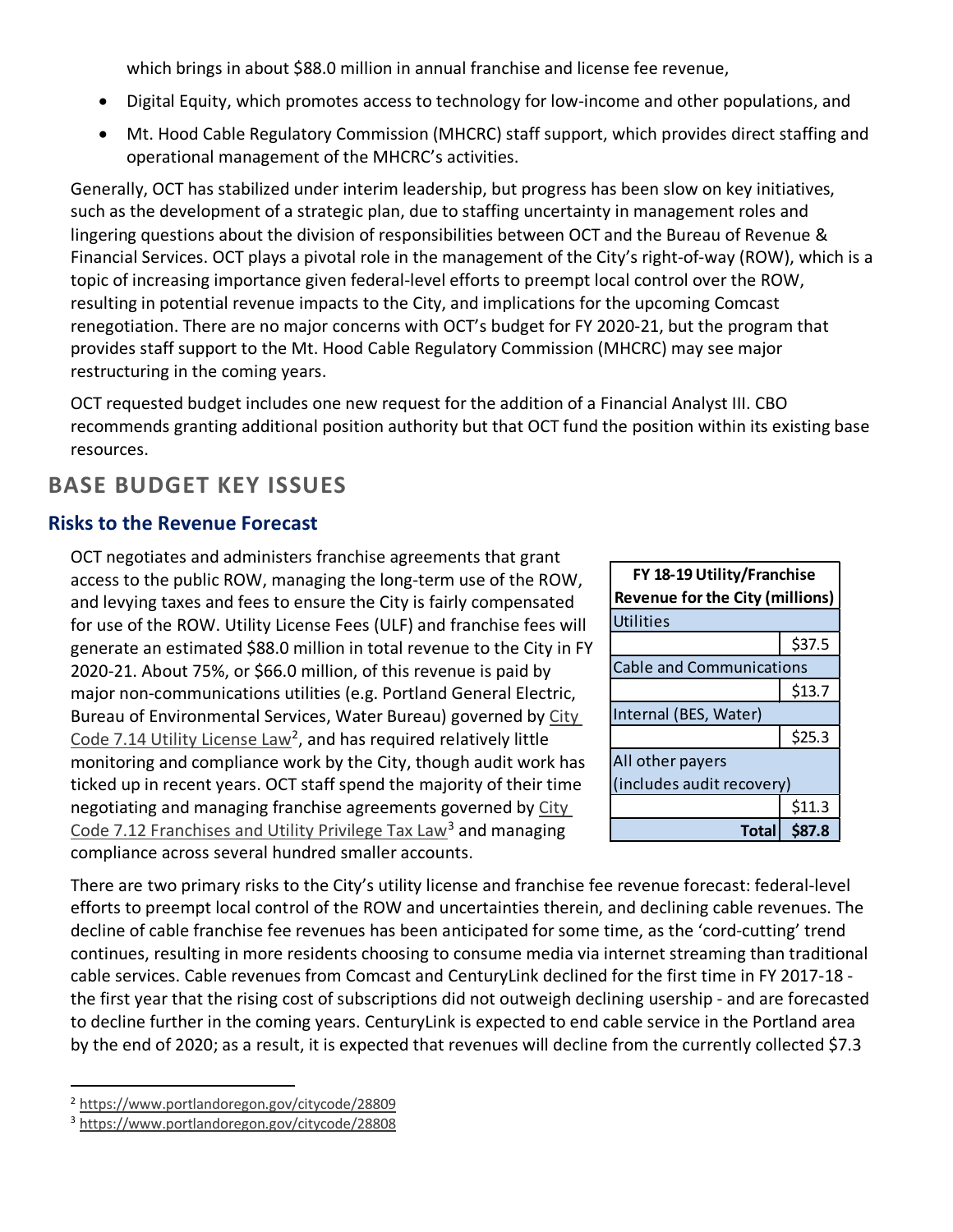million, but it is not yet clear what proportion of current CenturyLink subscribers will switch to Comcast as opposed to leave the cable market altogether.

#### **Federal Level Preemption of Cable/Communications Franchise Fees**

New Federal Communications Commission (FCC) orders regarding cable/communications franchise fee revenues will further impact franchise fee revenue from telecommunications companies and have major implications for the upcoming renegotiation of the Comcast agreement. An FCC order that went into effect in September 2019 changed the rules for the treatment of "in-kind" benefits and "mixed-use" revenues for cable companies.

- **Mixed-use Rule.** Previously, cable companies in Portland paid franchise fees totaling 5% of gross revenues on cable services and 5% on any non-cable telecommunications services (i.e. voice over internet). Under the new ruling, the City is prevented from charging cable companies any fees for non-cable services. The FY 2020-21 General Fund forecast was revised downward by \$2 million to account for this change.
- **In-kind Rule**. Where the City negotiates a community benefit as part of a franchise agreement, the fair market value of this benefit (as determined by the provider) is deducted against the franchise fee payments. In Portland, the biggest current risk to revenues are the in-kind benefits provided under the Comcast franchise agreement. While Comcast has not yet provided its assessment of the fair market value of the current in-kind benefits (i.e. community media support, reduced cost data connectivity to municipal buildings on I-Net), the valuation could be substantial.

OCT projects that cable/communications revenues may decline substantially in the coming years, with the total revenue exposure to the City at about \$13 million per year. The new FCC rules also set up a major tension for the upcoming Comcast renegotiation: whether to prioritize revenue generation over inkind benefits to the community.

Other recent FCC rulings have had impacts on non-cable franchise fee revenue. As noted last year, the FCC ruling in September 2018 determined that local jurisdictions may only charge cost recovery for franchise fees and lease fees charged to private companies for installing small wireless facilities related to the rollout of 5G wireless service. The FCC provided a presumed "reasonable rate" of \$270 in combined fees per small wireless cell. The City successfully negotiated a franchise agreement with AT&T prior to this ruling going into effect – and is in active litigation around this issue – but there are larger concerns about federal efforts to achieve a more universal application of a cost-recovery methodology to franchise fees. This is a concern because the City has historically charged for *access* to the ROW rather than for costs related to management of the ROW.

OCT and the Portland Bureau of Transportation (PBOT) have been working on a Right-of-Way Cost Study that would aggregate known costs for managing the ROW in order to inform a cost-recovery based methodology for charging franchise fees. Additional work will be required, beyond completion of the study itself, before a cost recovery model is applicable to franchise negotiations. The FCC has only made rulings to apply the cost recovery methodology to small cell wireless deployments, but there is the risk that the FCC will expand this cost recovery methodology (at presumed rates that are lower than current revenue streams) to other areas or that non-telecommunications franchisees may have standing to challenge their fees based on disparate treatment if they are not also based on cost-recovery. The cost study will be instrumental in defending against "reasonable rates" set by the FCC and any spillover into non-communications franchises.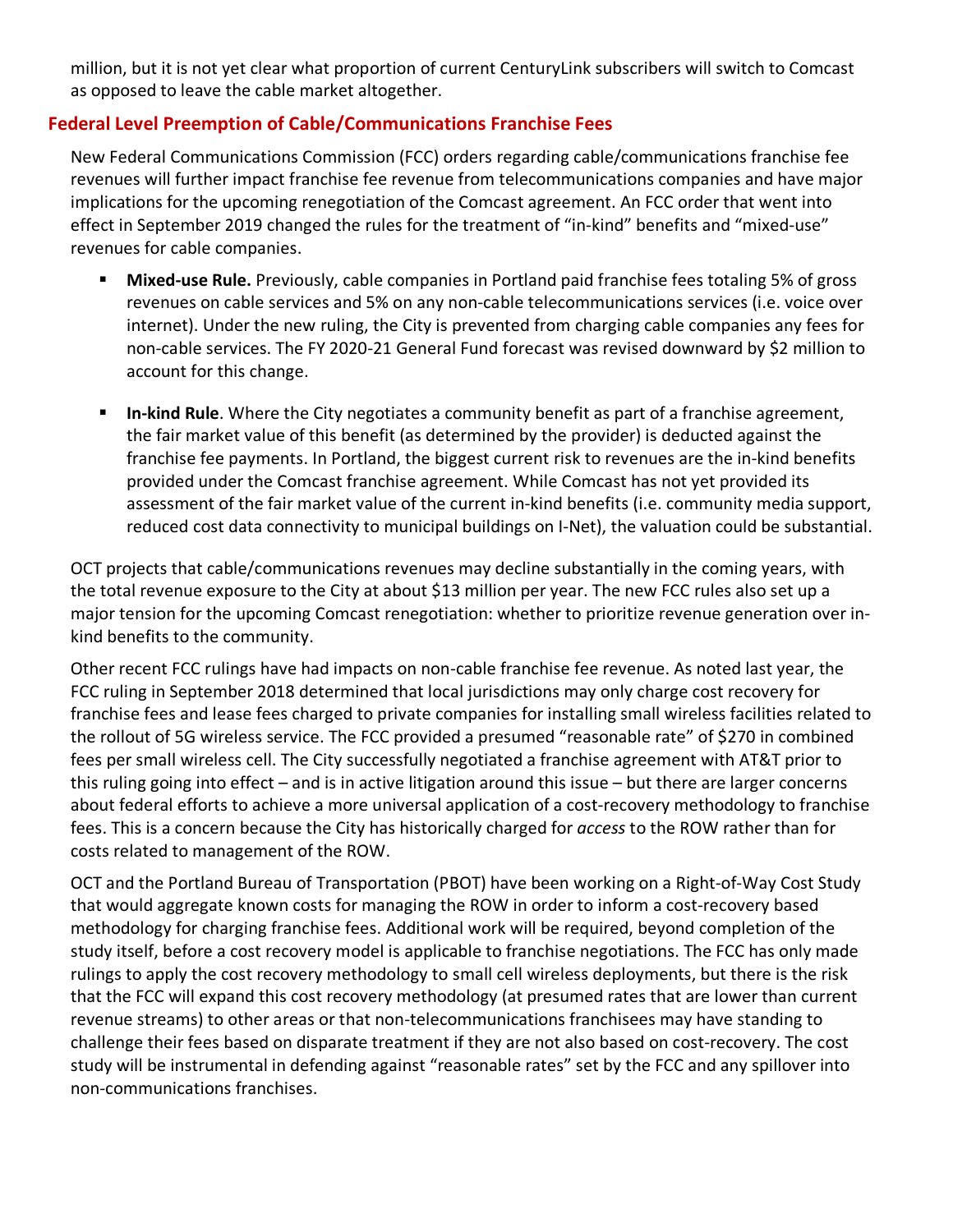#### **Comcast Renegotiation**

The Comcast franchise agreement expires in December 2021. The City is a member of the Mt. Hood Cable Regulatory Commission (MHCRC), and under the multi-jurisdictional Intergovernmental Agreement (IGA), MHCRC is the designated lead for the negotiation of cable franchises. The MHCRC is staffed by OCT, and OCT staff will play an active role in the negotiations. OCT has provided an updated timeline for the negotiations:

| May 2020            | Analysis of current franchise terms, compliance history, and |
|---------------------|--------------------------------------------------------------|
|                     | other franchises currently or recently negotiated by similar |
|                     | local governments                                            |
| June 2020           | <b>Community Technology Needs Study complete</b>             |
| June-July 2020      | Hire negotiator                                              |
| July-Nov 2020       | Discussions with jurisdictions on franchise priorities       |
| 2020-Sept 2021      | Franchise negotiations                                       |
| Sept 2021           | MHCRC Public Hearing on proposed public benefits             |
| Oct 2021            | MHCRC action on recommendation for renewed franchise         |
| Oct-Dec 2021        | <b>East County Jurisdictions Approval Process</b>            |
| <b>Nov 2021</b>     | Portland Temporary Revocable Permit                          |
| Nov 2021-April 2022 | <b>Portland Approval Process</b>                             |

As noted above, there are multiple FCC orders that may impact the renegotiation. The critical question, given the FCC's in-kind rule, will be how the MHCRC (in consultation with partner jurisdictions) addresses revenue generation and the potential preservation or expansion of community technology benefits. FCC rule allows cable providers to deduct the fair market value of in-kind community benefits from the 5% of gross revenues that local jurisdictions may charge cable providers for operating in the right-of-way. Under the current agreement, the community benefits that Comcast provides are substantial.

OCT and MHCRC are currently undertaking a Community Technology Needs Study to survey the community about technology needs and identify areas of interest, with the intent of informing the negotiations with Comcast based on the findings. It is not yet clear how MHCRC/OCT will proceed with the negotiations if jurisdictions differ in their prioritization of revenue relative to community benefits.

#### MHCRC's Future

Approximately four OCT staff work to support the MHCRC and manage the grant-making and compliance activities made possible under the current cable agreements. These activities are funded by MHCRC resources and by allocations from partner jurisdictions and the City through a Special Appropriation. The upcoming Comcast negotiation, along with FCC orders, will have a large impact on the role of MHCRC, its annual operations and capital budget, and its overall ability to provide community technology benefits. MHCRC's future as an organization – and the need for related OCT staff support – will be shaped in large part by the outcome of the Comcast negotiation.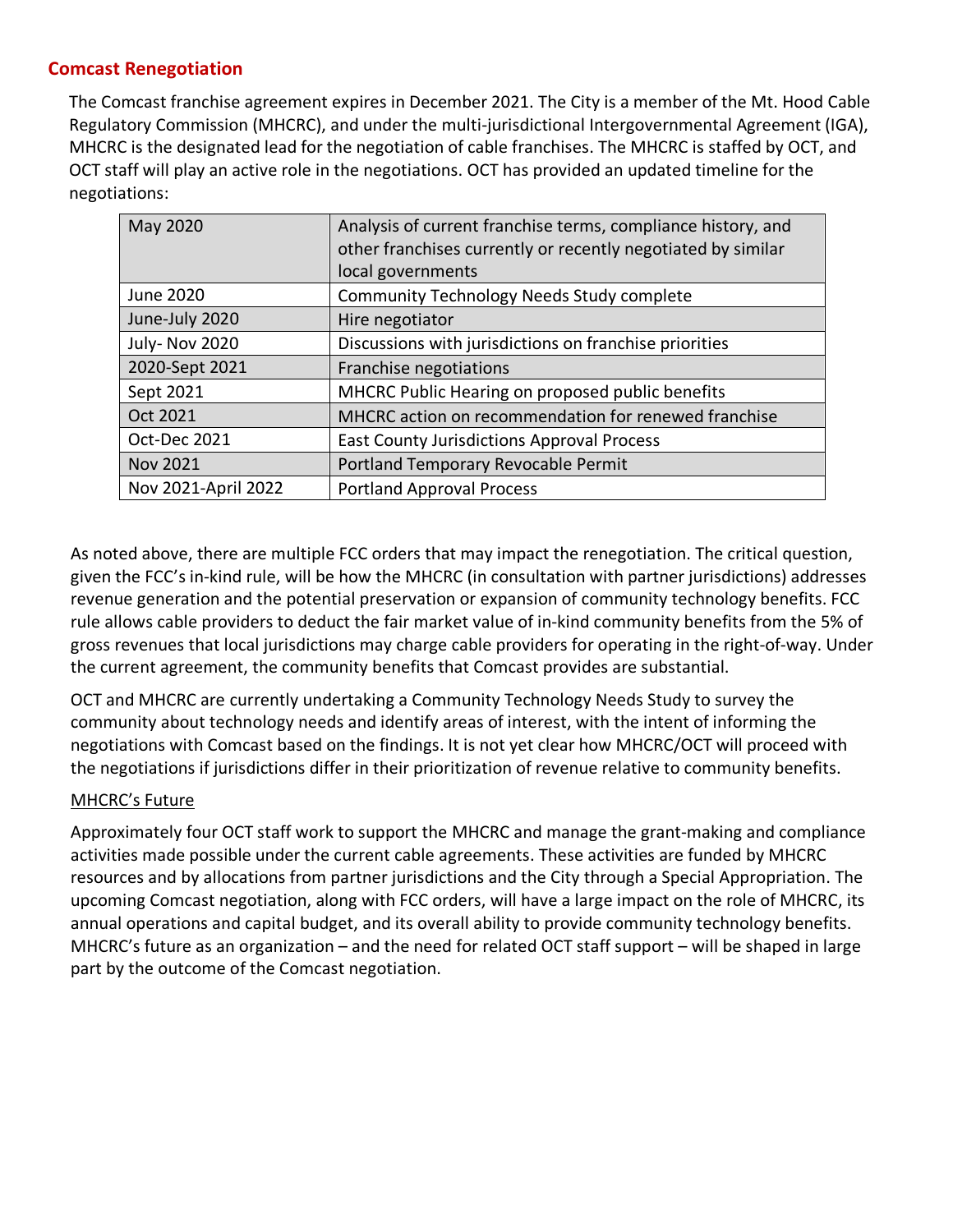# **DECISION PACKAGES**

#### **OCT – Financial Analyst III**

*9636, \$76,620, 1.00 FTE*

#### **Request Summary**

The OCT is requesting new ongoing General Fund resources totaling \$76,620 to support the full cost of a Financial Analyst III position (estimated at \$150,000).

#### **Offset Summary**

OCT identified an offset for half the cost of the position, \$76,620, by reallocating resources from its General Fund-backed materials and services budget.

#### **CBO Analysis**

OCT was established as a stand-alone office in the fall of 2018 after six years of being incorporated into the Revenue Division in OMF. The consultant report and proposed staffing reorganization can be found here<sup>4</sup>. The Revenue Division had been providing accounting, funds management, revenue processing, forecasting, and budget development and monitoring support to OCT prior to reorganization. In FY 2019- 20, OCT began contracting with OMF to continue providing those services through an interagency agreement, as there were no staff in OCT with that skill set.

OCT's current financial activities are managed by an amalgam of staff: OCT retained staff that negotiate, manage, and monitor franchise agreement compliance, the Revenue Division retained the function and staff to audit franchise agreements, and OMF-Business Operations provides accounting and budgetary support. While current City Code authorizes the Revenue Division Director to administer rules and collect revenues, there are open questions between the Revenue Division and OCT about which organization should ultimately be responsible for these duties.

Both OMF and OCT are unsatisfied with the current arrangement by which OMF provides budget development and monitoring, accounting, and funds management support to OCT via an interagency agreement.<sup>[5](#page-4-1)</sup> The workload related to these functions is real – in particular the time spent managing the MHCRC fund and related grants. There would be particular benefit to having in-bureau financial expertise to support the Comcast renegotiation and potential changes to franchise fee generation that are on the horizon.

OCT currently has 2.0 Manager II positions, one of which is vacant. BHR classified OCT's executive level position as a Manager II, rather than a Director I; OCT can reconsider whether it requires two high level manager positions, and reclassify one of the Manager II positions to a Financial Analyst III position to provide high-level financial and operational support to OCT. However, pending final determination on the classification of executive-level position and given the significance of the pending Comcast negotiations, CBO recommends that OCT receive position authority to hire a Financial Analyst (or similar classification determined by BHR) to lead financial activities in OCT.

However, CBO does not recommend providing additional resources to support the new position. Less a \$937,000 payment to Open Signal, OCT has an external materials and services budget of \$634,000 for an

<span id="page-4-0"></span><sup>4</sup> <https://www.portlandoregon.gov/cbo/article/700380>

<span id="page-4-1"></span><sup>&</sup>lt;sup>5</sup> The interagency payment from OCT to OMF-Business Operations would be eliminated if OCT adds a Financial Analyst III position; OCT has already redirected this expense to external materials and services in OCT's base budget.